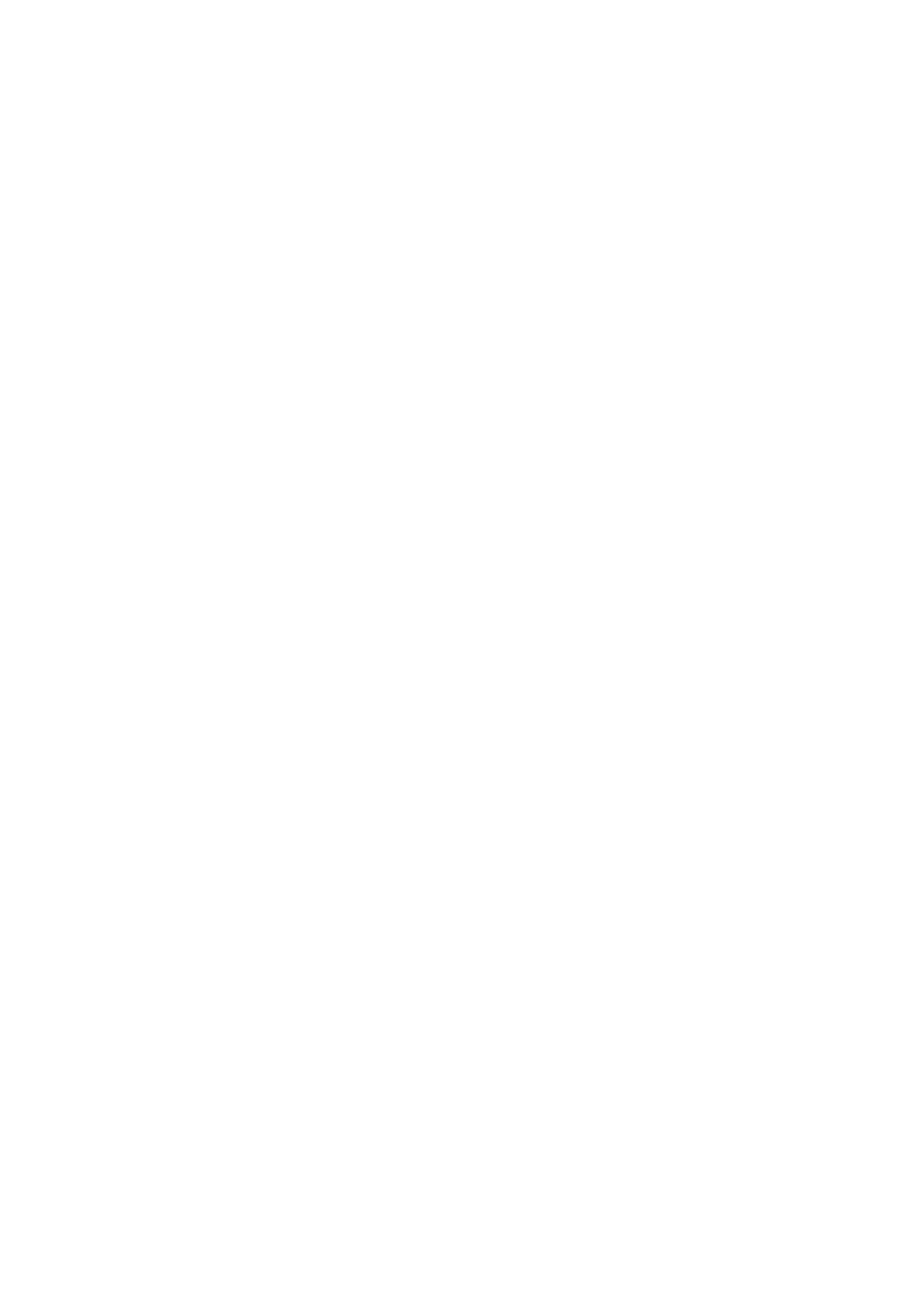Nacional Demócrata para Asuntos Internacionales. Guatemala: Editorial Serviprensa, 59-62.

- Park, Hoon. 2003. "Determinants of Corruption: A Cross -National Analysis." *Multinational Business Review* 11(2): 29–48.
- Postema, Mirte. 2016. "Why Reforms Alone are Insufficient to Strengthen the Judiciary: Case Study of Guatemala´s Judicial Selection Processes". *Hastings International and Comparative Law Review*, 39(1), 237-266.
- https://www.reuters.com/article/us-el-salvador-corruption-idUSKCN1VR2QP (January<br>10, 2020) Renteria, Nelson. 2019. "El Salvador Launches Anti-Corruption Commission, Inspired by Guatemala." *Reuters*. September 07. 10, 2020)
- Sabino, Carlos. 2007. "Elecciones Presidenciales" *Guatemala" Real Instituto Elcano* 119: 1-5.
- Survey Evidence from Latin A<sub>n</sub> ica." *World Develo ext* 34(2): 381–404. 2006.<br>m Lat . of Corruption Victimization:<br>  $ee^{it}$  34(2): 381–404. Seligson, Mitchell A. 2006. "The Measurement and Impact of Corruption Victimization:
- $\leq$ <sup>a</sup>t<sup>i</sup>ona<sup>l</sup> <sup>C</sup>hengch<sup>i</sup> <sup>U</sup>nivers<sup>i</sup>t<sup>y</sup> Seligson, Mitchell A. 2002. "In the Impact of Corruption on Regime Legitimacy: A Comparative Study of Four Latin American Countries." *The Journal of Politics 64(2)*: 408–33. 2002.<br>
Sector Chengchi University The Journal Chengchi University The Journal Chengchi University Trust No More?
- Solé-Ollé, Albert, and Pilar Sorribas-Navarro. 2018. "Trust No More? On the Lasting Effects of Corruption Scandals." *European Journal of Political Economy* 55: 185–203.
- Schwartz, Rachel A. 2019. "Guatemala's Anti-Corruption Struggle Teeters On the Edge What's Behind Guatemalan Constitutional Crisis and The Battle Over The International Commission Against Impunity (CICIG)?" *NACLA Report on the Americas* 51(2): 200-205.
- Tanzi, Vito, and Hamid Davoodi. 1998. "Corruption, Public Investment, and Growth." In *The Welfare State, Public Investment, and Growth*. Tokyo: Springer Japan, 41–60.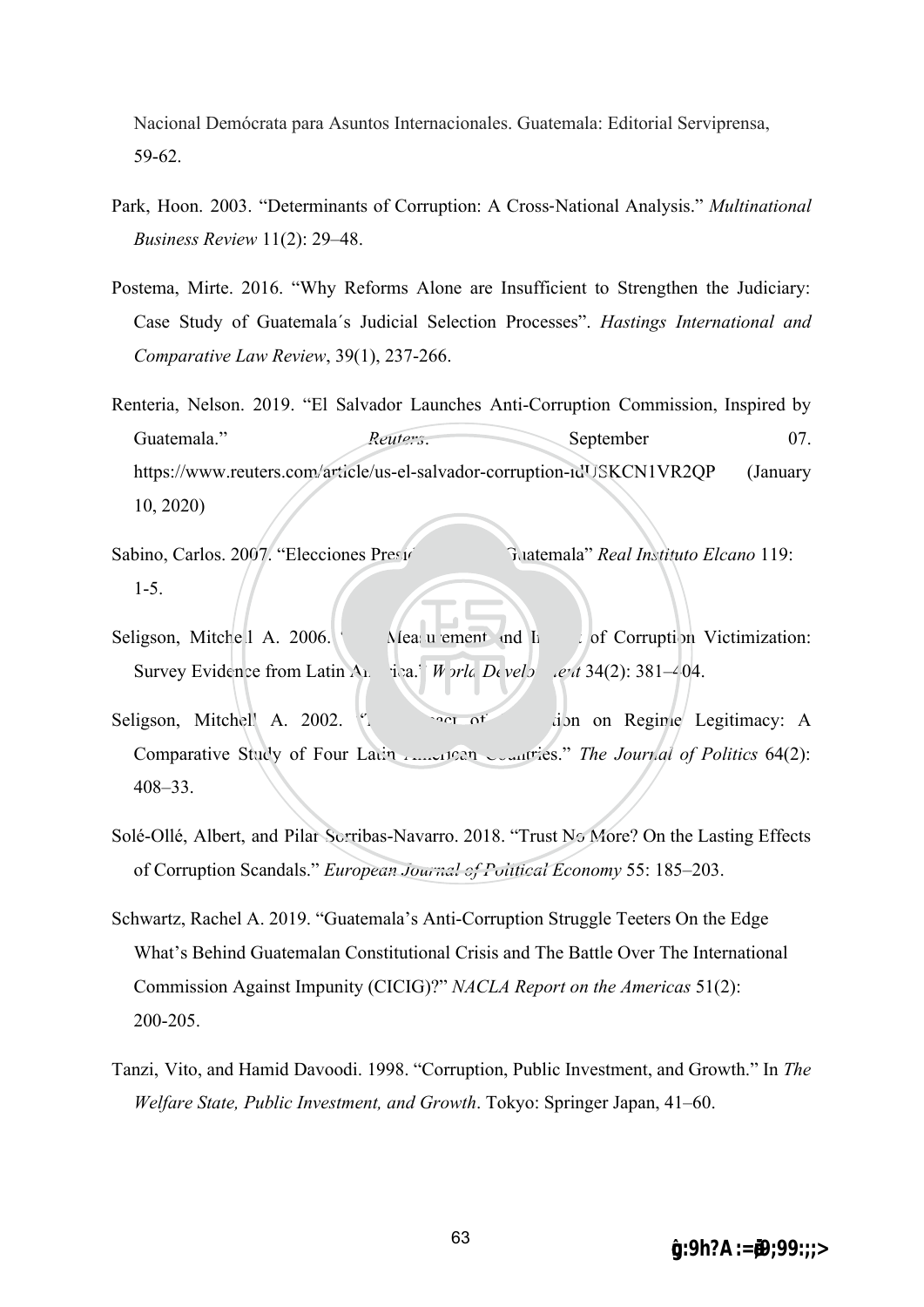Trejo, Guillermo, and Camilo Nieto Matiz. 2019. "Containing Large-Scale Criminal Violence through Internationalized Prosecution : How the CICIG Contributed to the Reduction of Guatemala's Murder Rate." Paper prepared at the Kroc-Kellogg Peace, Conflict, Crime and Violence Workshop and at the Latin American Politics Workshop, University of Notre Dame. (May 2020)

<https://preprints.apsanet.org/engage/apsa/article-details/5d75773ce3ac4400123825ee>

- Valladares, Danilo. 2010. Regional Commission against impunity in Central America. Inter Press Service. (March, 2020) [http://www.ipsnews.net/2010/05/regional-commission-against-impunity-in-central-americ](http://www.ipsnews.net/2010/05/regional-commission-against-impunity-in-central-america/) [a/](http://www.ipsnews.net/2010/05/regional-commission-against-impunity-in-central-america/)
- [https://www.plazapublica.com.gt/sites/default/files/cuanto\\_costo\\_la\\_campana\\_electoral\\_a](https://www.plazapublica.com.gt/sites/default/files/cuanto_costo_la_campana_electoral_accion_ciudadana.pdf)<br>ccion\_ciudadana.pdf Accessed March 17 2020.<br>AID 2018 "Guatemala: Food Assistance Fact Sheet" (May 2020) ínto Costó La Campaña Electora.<br>? Los Partidos Políticos En El Pr Vasquez, Oscar. 2012. *¿Cuánto Costó La Campaña Electoral? Análisis Del Gasto Y La*  squez, Oscar. 2012. ¿Cuánto Costó La Campaña Electoral? Análisis Del Gasto Y La<br>Rendición De Cuentas De Los Partidos Políticos En El Proceso Electoral Guatemala, *2011.* Guatemala: Magna Terra editores, 84-88. Available at: [ccion\\_ciudadana.pdf](https://www.plazapublica.com.gt/sites/default/files/cuanto_costo_la_campana_electoral_accion_ciudadana.pdf) Accessed March 17 2020. ala: Magna Terra editores, 84-88<br>
<u>bublica.com.gt/sites/default/files/cuanto\_costo\_la\_</u><br>
df Accessed March 17 2020.
- [https://reliefweb.int/report/guatemala/guatemala-food-assistance-fact-sheet-updated-septe](https://reliefweb.int/report/guatemala/guatemala-food-assistance-fact-sheet-updated-september-30-2018)<br>mber-30-2018.<br>OLA. 2015. The CICIG: An Innovative Instrument for Fighting Criminal Organization and<br>Strengthening the Rule of Law. T USAID.2018. "Guatemala: Food Assistance Fact Sheet" (May 2020) [mber-30-2018](https://reliefweb.int/report/guatemala/guatemala-food-assistance-fact-sheet-updated-september-30-2018).
- WOLA. 2015. The CICIG: An Innovative Instrument for Fighting Criminal Organization and Strengthening the Rule of Law. The Washington Office On Latin America.
- Waxenecker, Harald, Rootman Pérez, and Andy Javalois.2019 "Impunidad y Redes Ilícitas: Un Análisis de su Evolución en Guatemala". *Comisión Internacional contra La Impunidad en Guatemala.* Guatemala.
- Weyland, Kurt Gerhard. 1998. "The Politics of Corruption in Latin America." *Journal of Democracy* 9(2): 108–21.

Williams, Robert. 1999. "New Concepts for Old?" *Third World Quarterly* 20(3): 503–13.